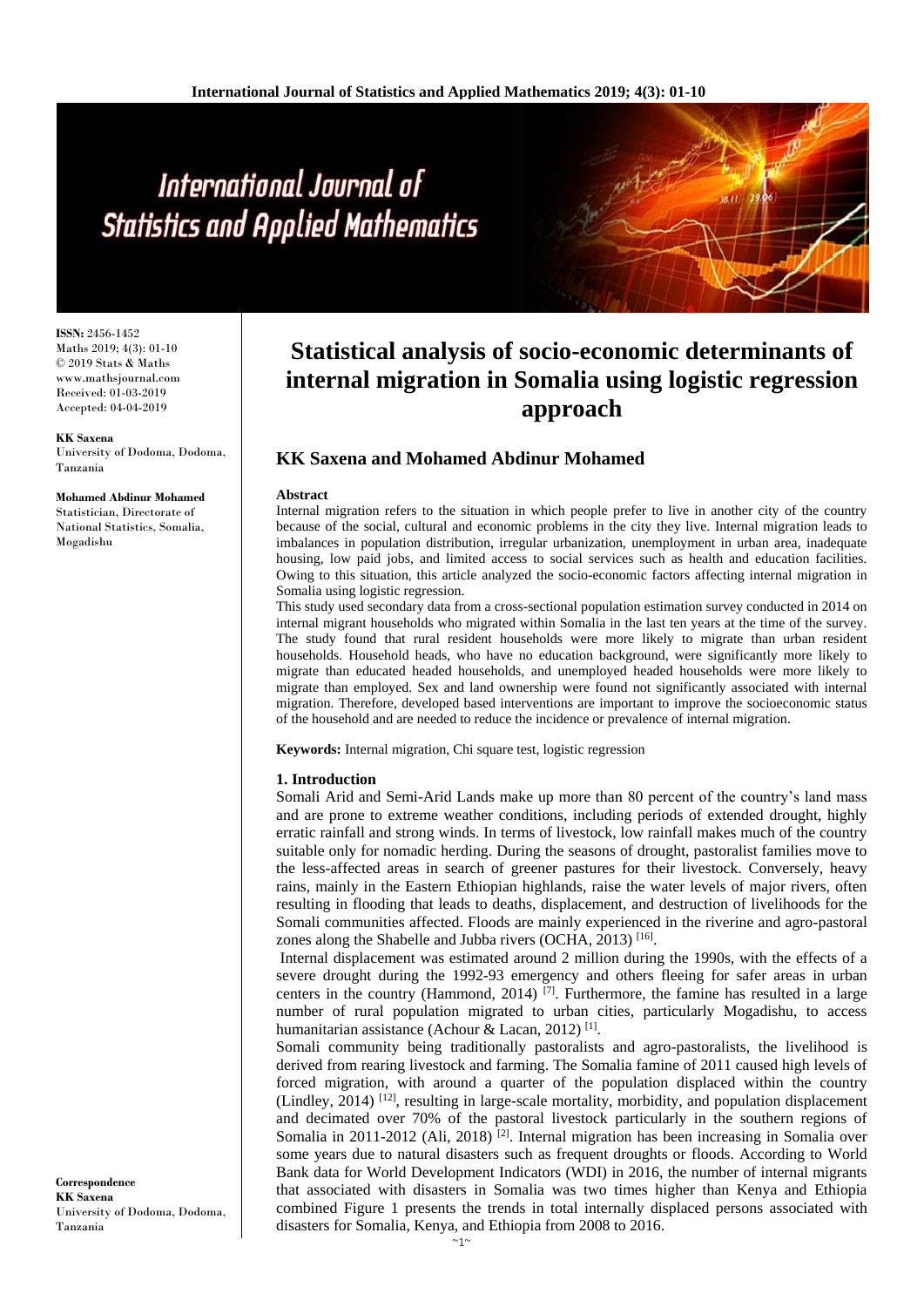

Author's computation by World Bank data

Fig 1: Internal migrants by selected countries

The migration studies have always been considered important topics over many years. However, the empirical work on internal migration is limited as far as Somalia is concerned. Previous studies on this topic in the context of Somalia have largely ignored the role of socio-economic factors affecting internal migration, and hence their results are subject to misspecification bias. According to the Somalia National Development Plan (NDP2017/19) mission statement, the government planned to regularize migration and make a safe and successful enterprise for migrants that may benefit themselves and the country. The internally displaced people bring more pressure to the urban cities and will limit access to basic services such as clean water, education or health, as well as inadequate access to food.

Therefore, there is a need to investigate socio-economic factors affecting internal migration in Somalia in order to reduce internal pressure for people to migrate to urban cities. The current study addresses this shortcoming by extending the analysis to clearly address internal migration by using logistic regression analysis in order to execute an in-depth investigation of the research topic. Furthermore, since limited empirical studies are available for Somalia on internal migration at household level, this study provides in-depth statistical analyses of data on internal migrants in Somalia in respect to socioeconomic and demographic perspective.

#### **2. Review of literature**

There is no single theory widely accepted by social scientists when it comes to internal migration phenomenon as research on migration is primarily interdisciplinary. However, researchers have revealed that the tendency of young persons to migrate could be consistently higher than other age groups when the area of origin is rural (Greenwood & Hunt, 2003). This type of migration from rural settlements to urban areas is almost always permanent. Urban to rural migration also exist; this kind of migration known as back to the land movement, where urban residents decide to leave their congested places to reside in rural areas where they can have a better quality life (Halfacree, 2006) [6]. Such migration flows

are found generally in more developed countries, while rural to urban flows are much more typical in developing countries (Todaro, 1980) [18] . Various empirical studies on internal migration of population were conducted in developing countries.

(Melesse & Nachimuthu, 2017)  $[14]$  identified that less productivity of agriculture, environmental degradation, poor social services, and insufficient of land in rural areas as the major push factors of migration. The authors found some effect of pull factors that drew rural societies to urban settings such as education, health services, job opportunities, and other urban services. (Sharma, Kone, Liu, & Mattoo, 2016) [17], conducted research on internal borders and migration and found that part of the state borders were critical impediments to internal mobility. They found that the impact of state borders differs by education, age and reason for migration, it is constantly large and significant. They have stressed the role of the state borders as significant impediments to internal mobility. But the word mobility is deferring from internal migration because mobility can be a permanent or temporary change of place of residence, while internal migration is a permanent change of place residence. Therefore, the current research was concentrated on internal migration as per described by demographers and population scholars.

(Jorgji, 2015)  $[10]$ , conducted an empirical examination of determinants of "why do women migrate internally" and discovered the traditional significant variables influencing migration include mobility by age, level of education, and work status. (Kanwal, Naveed, & Khan, 2015) [11] conducted a study about socio-economic determinants of rural-urban migration by using logistic regression to estimate the impact of socio-economic determinants on rural to urban migration. They found that there is a positive and significant relationship between sex, age, and employment, whereas marital status was negatively related to rural-urban migration. (Tsogtsaikhan, 2014) [19] studied the behavior of internal migration and estimated the influencing factors of the migrant's decision to return and estimated the duration of the internal migration. (Awuse & Tandoh-offin, 2014), conducted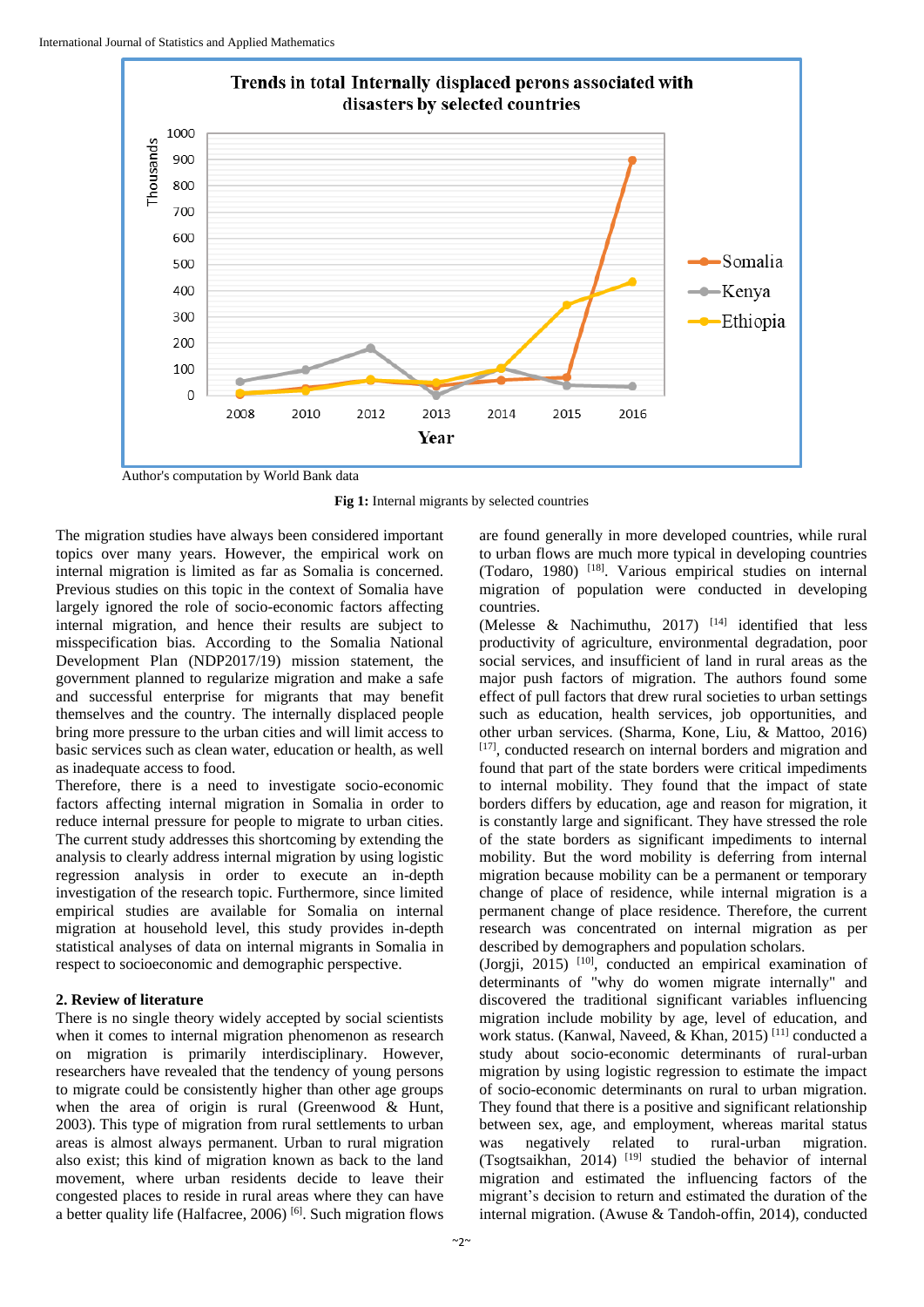an investigation of the influence on internal migration on development and found that there is a positive relationship between internal migration and financial advancement in light of the fact that they make accessible and open doors for access to prompt and adaptable work constraints. (Msigwa, 2013) <sup>[15]</sup> and (Islam, Rahman, & Hossain, 2013) <sup>[9]</sup> studied that sex, age, head of household, household income, household family size, marital status, level of education, and skill level were significant and considered to be the determinants of migration in Tanzania. (Ishtiaque & Ullah,  $2013$ ) <sup>[8]</sup> studied on the status of rural-urban migration and found that people migrate to cities mostly for economic reasons. (Amare, Hohfeld, Jitsuchon, & Waibel, 2012)<sup>[3]</sup>, investigated the effects of rural to urban migration on economic development by using probit logistic regression

model and found that there was a higher probability of migration for the households that have better-educated members. It also revealed that the main factors for migration was poverty. (Haider, 2010) <sup>[5]</sup> examined rural-urban migration and found that the migration process has been driven by economic and social.

# **2.1 Conceptual framework**

The decision of household to migrate from one region to another within the country is normally influenced by many variables which needed to analyze in order to minimize the negative impacts of internal migration. In Figure-2 a conceptual frame work has been presented, which was operationalized in this study in order to achieve the objectives of the study.



**Fig 2:** Conceptual Framework

# **3. Methodology**

The Federal Republic of Somalia is located in the Horn of Africa and its boundaries are the Gulf of Aden to the north, Djibouti to the north-west, Ethiopia to the west, Kenya to the south-west, and the Indian Ocean to the east. Somali has the longest coastline on Africa's mainland and the Middle East, its coastline is more than 3,333 kilometers in length. According to the population estimation survey 2014, Somali population estimated around 12.3 million inhabitants. The total fertility rate of Somalia is 6.08 children born per woman (2014 estimates) and the annual growth rate of 1.75% per annum with a median age of 17.7 years.

The sample employed in the study has been limited to the households, who have migrated with the regions of Somalia

for both economic and noneconomic reasons, irrespective of their previous district of residence. This study only looks at household heads who migrated within the last ten years at the time of PESS survey 2014, since it was difficult to trace the motivations for those who migrated over last ten years ago as significant changes in their individual characteristics as well as the characteristics of their destination places.

The data were obtained from the population estimation survey while its sampling frame were comprised of defined clusters of enumeration areas for the urban areas, settlements for rural areas, camps for IDPs and water points for nomadic areas. These were the area primary sampling units;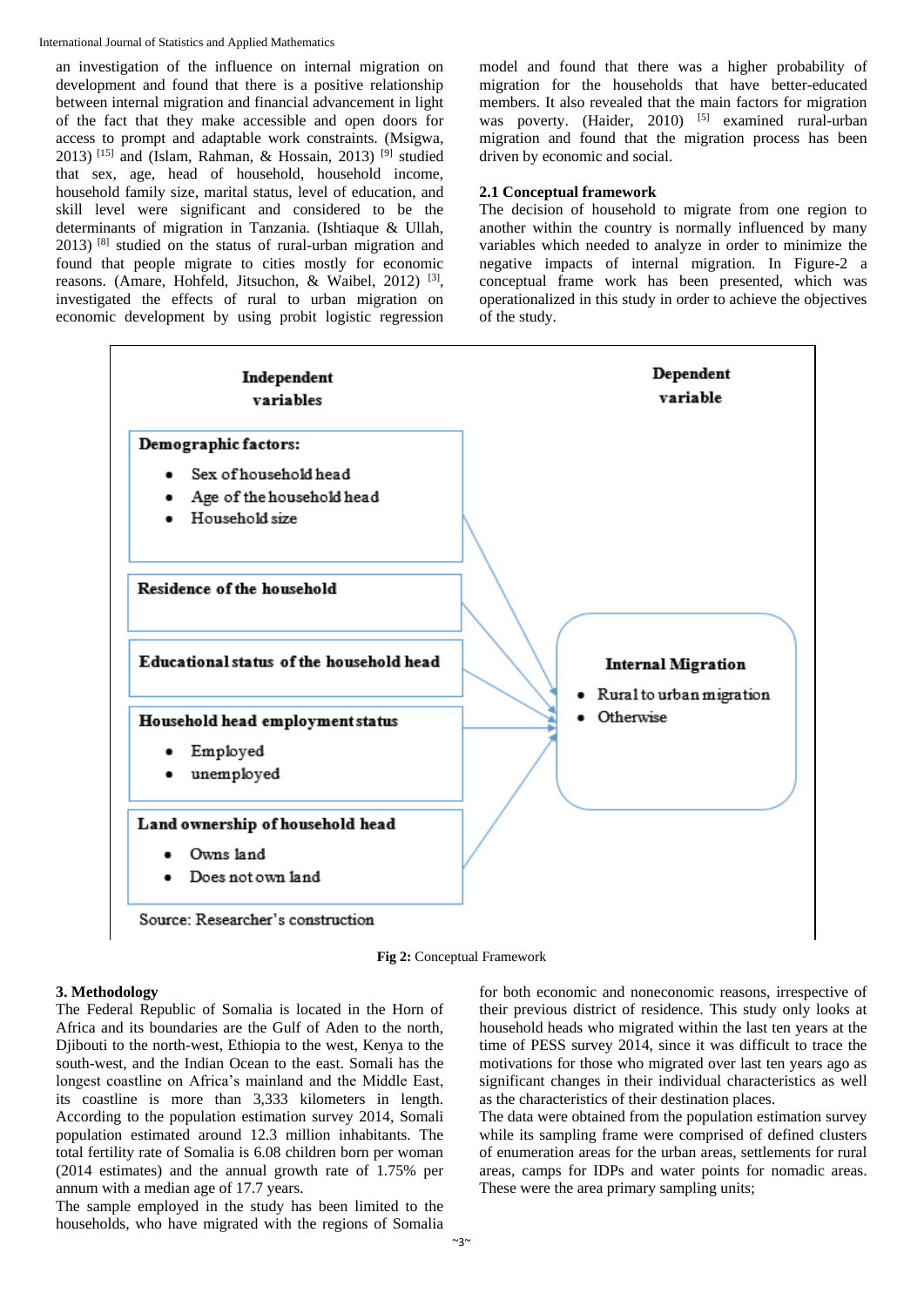| No. | Frame       | PSU (primary sampling units) | Sample selected |
|-----|-------------|------------------------------|-----------------|
|     | Urban       | 6750                         | 868             |
|     | Rural       | 6519                         | 1104            |
|     | <b>IDP</b>  | 107                          | 28              |
|     | water point | 5332                         | 735             |

**Table 1:** Sample selection

**Source:** Author's own construction by PESS, 2014 data

The overall sample size selected was 2,735 PSU and the selection within the strata was based on probability proportional to size (PPS) taking into account the measures of size (PESS, 2014). The analysis of this study included 14212 households who internally migrated from or to urban, rural, or IDP in the last ten years prior to the survey.

#### **3.1 Variables**

Since the aim of the study was to analyze the socio-economic factors affecting internal migration, this study used the number of household internal migration i.e. rural to urban migration, urban to rural migration, rural to rural migration, and urban to urban migration as a dependent variable. If a household migrated from rural to urban, the dependent variable was considered as "1". On the other hand, dependent variable took the value of "0" when the household migrated from urban to rural, rural to rural, or urban to urban. Additionally, study used seven different explanatory variables in this study so as to determine the factors that affect internal migration. The details of these variables have been given in Table-2.

| Dependent variable             | Codes              | <b>Description</b>                                                                                                                                            |
|--------------------------------|--------------------|---------------------------------------------------------------------------------------------------------------------------------------------------------------|
| <b>Internal Migration</b>      | Internal migration | The possible outcome of internal migration is either: $1 =$ Rural to urban migration and $0 =$<br>Otherwise                                                   |
| <b>Independent Variables</b>   | Codes              | <b>Description</b>                                                                                                                                            |
| <b>Sex</b>                     | sex                | Whether the household is headed by a male or female: $1 =$ Male and $2 =$ Female                                                                              |
| Age                            | Hhage              | Age of the household head (years)                                                                                                                             |
| Household size                 | Hhsize             | Number of family members in the household                                                                                                                     |
| Residence                      | resid              | Type of the previous Household place of residence. $1 = \text{Rural}(\text{include nonadic})$ and $2 =$<br>Urban(Include IDP settlement)                      |
| Education                      | edu                | Educational background of the household heads categorized into:<br>$1 =$ None (Have no educational background) and $2 =$ Educated(at least primary education) |
| Employment status              | empl               | Household head employment status.<br>$1 =$ Employed and $2 =$ Unemployed                                                                                      |
| Land ownership<br>$\mathbf{C}$ | land               | Land ownership of the household<br>$l = Owns$ land and $2 = Does not own land$                                                                                |

**Table 2:** Measurement of the variables

**Source:** Author's construction

To examine the association between the dependent variable (internal migration) and independent categorical variables; sex, place of residence, education, employment status, and land ownership, the chi-square test of independence was conducted before the logistic regression analysis to check the association between these independent categorical variables to the dependent variable. If the probability of the presence of the characteristic of interest is  $\pi$ , the probability of absence of the characteristic of interest is  $1-\pi$ . The effect of independent variables is usually explained in terms of odds since logistic regression calculates the probability of an event occurring over the probability of an event not occurring. Since the outcome of logistic regression is binary, the dependent needs to be transformed by using logit transformation which gives the following:

$$
logit(y) = log(odds) = log(\frac{\pi}{1-\pi}) = \beta_0 + \beta_1 X_1 + \beta_2 X_2 + \dots + \beta_k X_k + \varepsilon
$$

where  $\pi$  is the probability of an event occurring. The binary logistic model was used to analyze internally migrated

households by grouping into two categories according to rural to urban migrants and other migrants (rural to rural, urban to rural, and urban to urban). The response variable y is internal migration. If household migrated from rural to urban then  $(y =$ 1) and if the household migrated but not rural to urban then (y  $= 0$ ). Before using logistic regression, Chi-square test was conducted to check the association between the independent categorical variables and the dependent variable.

# **3.2 Handling missing data**

For missing data, the imputation technique was applied using R package "Amelia1". It is a visual way to check for missing data, which enables to plot all the variables in the study by grouping into missing and observed with their respective percentage in the data. Figure-3. demonstrates that there were 1% of missing values and 99% of non-missing observations for all variables. It also illustrates that only HHSIZE\_NEW has missing values. After replacing the missing values, each variable in the dataset has 14212 observations with no missing values. This cleaned data then subjected for the descriptive and inferential analysis.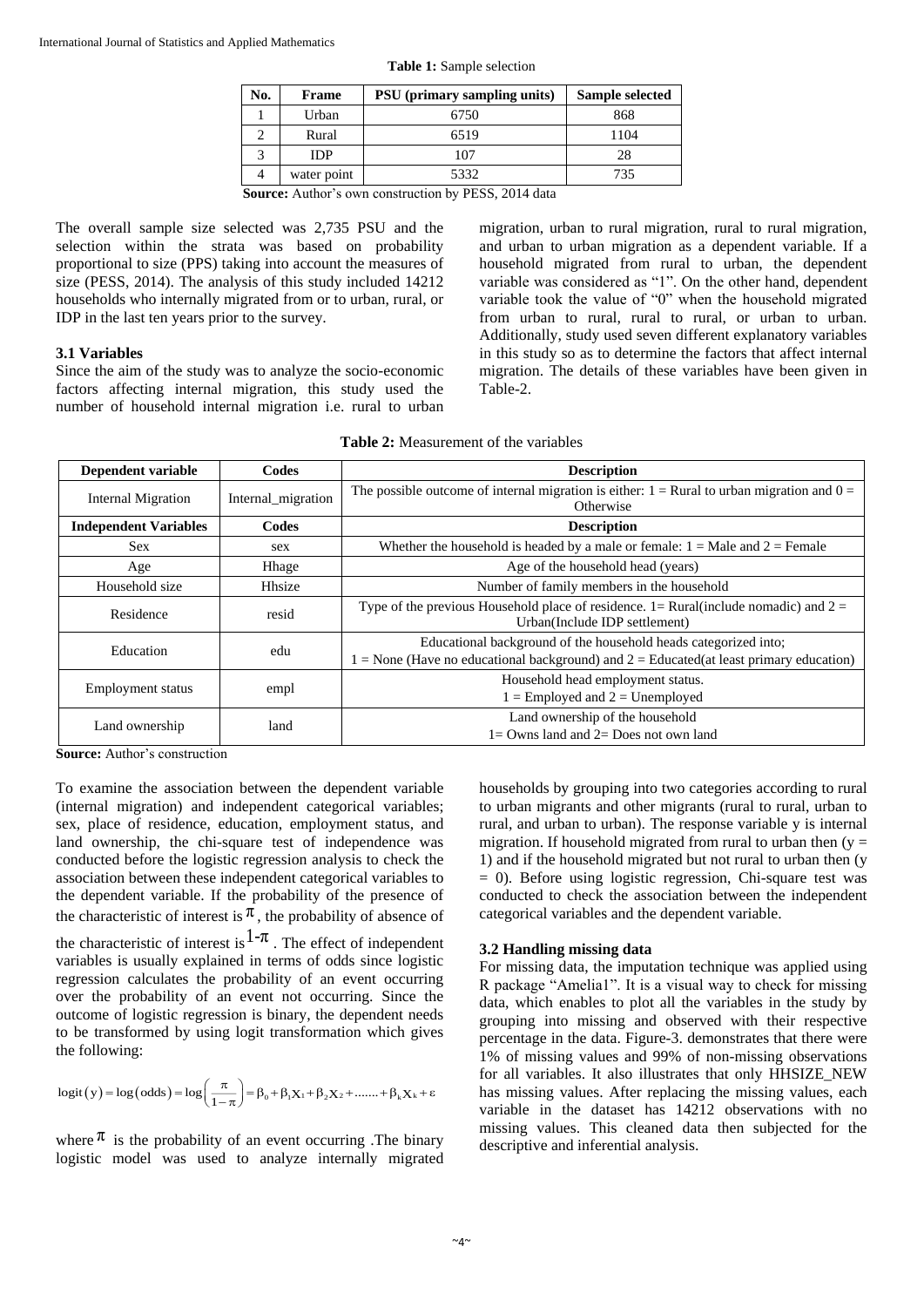![](_page_4_Figure_1.jpeg)

**Source:** Author's computation

**Fig 3:** Plotting missing values

# **4. Results and discussion**

# **4.1 Distribution of internal migrants by region**

The distribution of household internal migrants by region are presented in Fig-4 the most frequently observed category region was Benadir (43.4%), followed by Wagooyi Galbeed, Lower Shabelle, Mudug, and Lower Juba, (8.2%), (7.4%), (6.9%), and (6.6%) respectively.

![](_page_4_Figure_8.jpeg)

**Fig 4:** Internal migrant households by region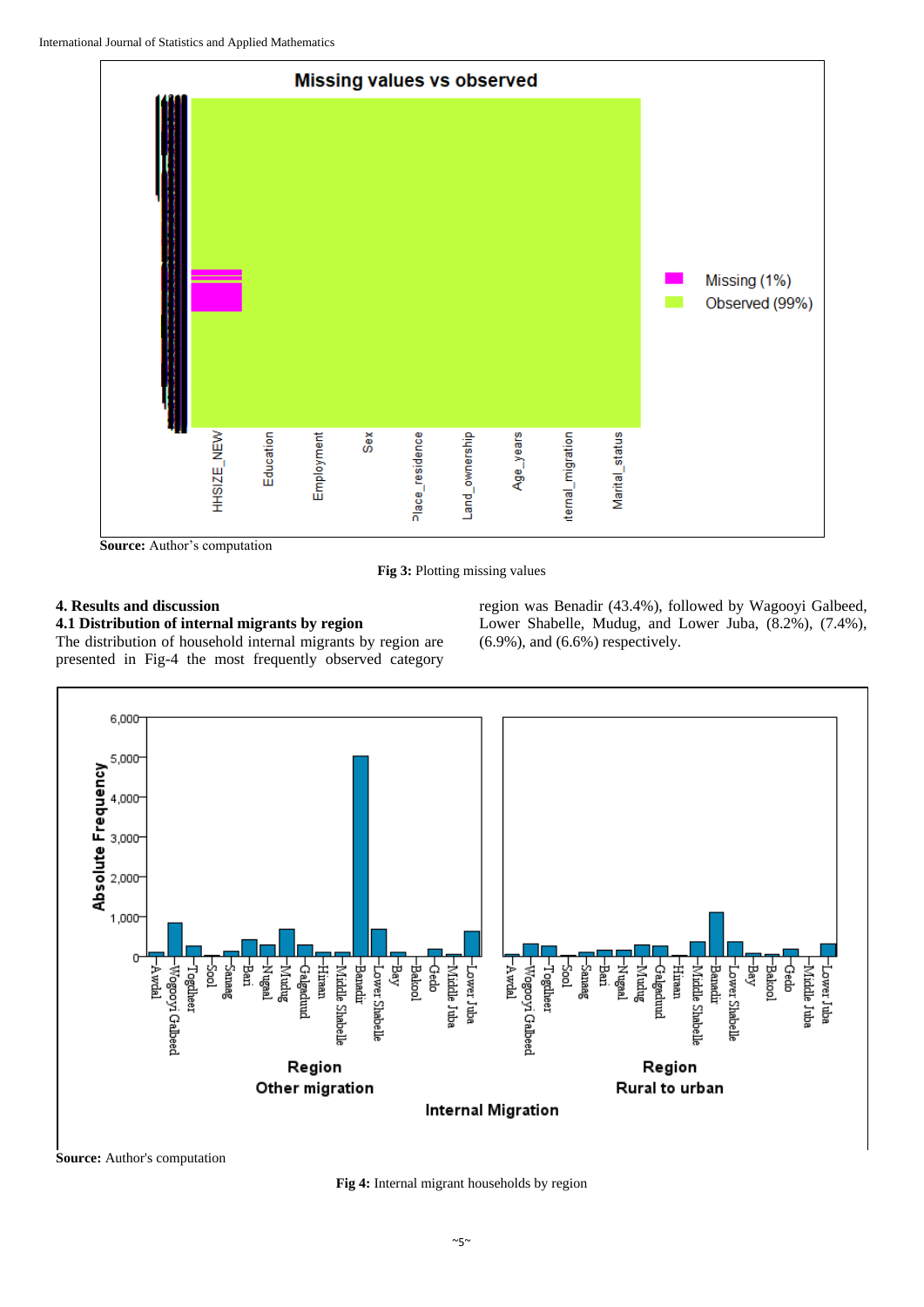While, Hiraan, Bakool, Sool, and Middle Jubba have observed the lowest migration (0.9%, 0.5%, 0.4%, and 0.3%) respectively. Seventy percent of the households belonged to other migration, while thirty percent of the households were migrated from rural to urban.

# **4.2 Distribution of internal migration according to demographic variables**

Table 3 present the distribution of household head age and household size. The average household age was found to be 39 years with standard deviation of 13 years and the average household size was found to be 7 members with standard deviation of 2.694.

| <b>Variable</b> |      | Min | <b>Max</b>   | Mean  | <b>SD</b> | $SE_{M}$ | <b>Skewness</b> | <b>Kurtosis</b> |
|-----------------|------|-----|--------------|-------|-----------|----------|-----------------|-----------------|
| hhage           | 4212 |     | 05<br>ر ر    | 39.48 | 12.849    | 0.108    | 0.897           | 0.862           |
| hhsize          | 4212 |     | $\sim$<br>رے | 6.55  | 2.694     | 0.023    | 0.790           | 2.114           |

**Source:** Author's calculation

.

Table 4 presents the distribution of internal migrants by the sex of the household head, household head previous residence, household head education, household head employment status and household head land ownership.

It is clear that migration of male-headed households were more (75.9%) than female-headed households (24.1%). For other migration, male-headed households were more (76.2%) compared to female-headed households (23.8%). For rural to urban migration, male-headed households were (75.2%) while female-headed households were (24.8%). 85.9% migrant households had urban place of residence while 14.1% belonged to rural. For other migration, urban households were more (88.5%) compared to rural households (11.5%). For rural to urban migration, urban households were (79.8%)

while rural households were (20.2%). 60.8% household heads had no education background compared to those who have an education background or at least attended primary school 39.2%. For other migration, non-educated household heads were 54.9% while educated households were 45.1%. For rural to urban migration, non-educated household heads were more 75.0% compared to educated households 25.0%. 65.1% of the internal migrant household heads were employed and 34.9% of the household heads were unemployed. For other migration, the employed headed households were 66.6% while 33.4% were unemployed headed households. For rural to urban migration, 61.6% headed households were employed compared to 38.4% of the unemployed headed households.

**Table 4:** Distribution of internal migration according to demographic variables

|                                  |              | <b>Internal Migration</b> |                |              |  |  |
|----------------------------------|--------------|---------------------------|----------------|--------------|--|--|
| <b>Variable</b>                  |              | Other migration           | Rural to urban | <b>Total</b> |  |  |
| sex of the household heads       | Male         | 76.2%                     | 75.2%          | 75.9%        |  |  |
|                                  | Female       | 23.8%                     | 24.8%          | 24.1%        |  |  |
| Household's previous residence   | Urban        | 88.5%                     | 79.8%          | 85.9%        |  |  |
|                                  | Rural        | 11.5%                     | 20.2%          | 14.1%        |  |  |
| household head education         | Educated     | 45.1                      | 25.0           | 39.2         |  |  |
|                                  | Non educated | 54.9                      | 75.0           | 60.8         |  |  |
|                                  | Employed     | 66.6                      | 61.6           | 65.1         |  |  |
| household head employment status | Unemployed   | 33.4                      | 38.4           | 34.9         |  |  |
|                                  | Own Land     | 48.7                      | 48.5           | 48.6         |  |  |
| household land ownership         | No land      | 51.3                      | 51.5           | 51.4         |  |  |

The results show that there were 51.4% of the internal migrant household heads, who did not own land as compared to 48.6% who owned land. For other migration, the percentage of the household heads, who did not own land was 51.3% compared to 48.7% who owned land. For rural to urban migration, the percentage of the household heads, who did not own land were 51.5% while those who owned land were 48.5%.

# **4.3 Test of the Associations between migration and various Categorical Variables**

Chi-square test of independence was used to examine the association between the dependent variable (internal migration) and independent variables- sex of household head, household place of residence, household head education, household head employment status, and land ownership of the household. The results are presented in table- 5 which show that there is no association between sex and internal migration

 $(\chi^2$  = 1.710, *df* =1 with *p* = 0.191). Regarding the association between the household place of residence and internal migration, it is concluded that there is an association between internal migration and household place of residence

$$
(\chi^2 = 181.131, df = 1 \text{ with } p < .001).
$$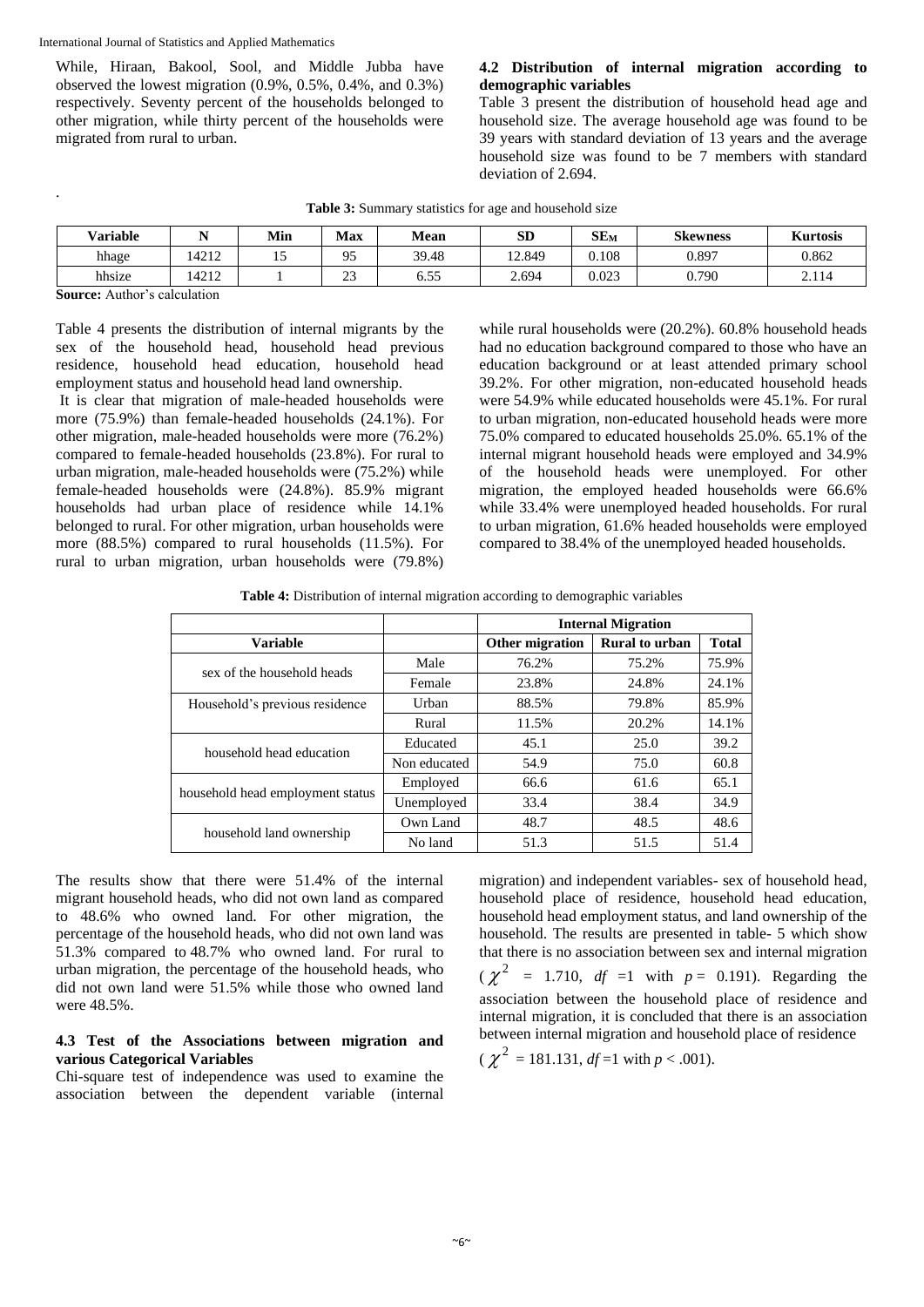|                           |                   | <b>Migration</b> |      |         |
|---------------------------|-------------------|------------------|------|---------|
| <b>Variable</b>           |                   | Chi square       | d.f. | p-value |
| <b>Sex</b>                | Male              | 1.710            |      | 0.191   |
|                           | Female            |                  |      |         |
| Place of residence        | Urban             | 181.1311         |      | 0.00    |
|                           | Rural             |                  |      |         |
| <b>Educational</b> status | Educated          | 500.828          |      | 0.00    |
|                           | Uneducated        |                  |      |         |
|                           | Employed          | 32.772           |      | 0.00    |
| Employment status         | Unemployed        |                  |      |         |
| Land ownership            | Owns land         | 0.57             |      | 0.811   |
|                           | Does not own land |                  |      |         |

**Table 5:** Test of the associations for the categorical variables

**Source:** Author's computation

Regarding the association between household head education and internal migration, it is concluded that there is an association between internal migration and household education  $(\chi^2 = 500.828, df = 1 \text{ with } p < .001).$ Regarding the association between household head employment status and internal migration, it was found that there is a dependency between employment and internal migration ( $\chi^2$  = 32.772, *df* =1 with *p* < .001). Regarding the association between household land ownership and internal migration, it was found that

there is no dependency between land ownership and internal migration ( $\chi^2$  = 0.057, *df* =1, and *p* = .811).

# **4.4 Model Diagnostics**

# **4.4.1 Absence of multicollinearity**

Table- 6 presents the results of the variance inflation factor for the variables. VIF (Variance Inflation Factor) were calculated to examine the presence of multicollinearity among predictors. If the VIF value is of 10 or higher, there is an evidence of multicollinearity and further investigations may be done on the data. The VIF values for all the variable are less than 10 implying there is no evidence of multicollinearity.

**Table 6:** Variance inflation factors for the predictors

| <b>Variables</b>             | hhage | hhsize | resi | empl | edu  |  |
|------------------------------|-------|--------|------|------|------|--|
| VIF                          |       |        |      | 1.08 | 1.07 |  |
| Source: Author's calculation |       |        |      |      |      |  |

# **4.4.2 Hosmer-Lemeshow test (HL test)**

The Hosmer Lemeshow test evaluates whether observed event rates match expected event rates in subgroups of the model population. The hypotheses were framed as follows

 $H_0$ : There is no significant difference between the observed and model predicted values.

 $H_1$ : There is significant difference between the observed and model predicted values.

The HL statistic assumes sampling adequacy, with a rule of thumb being enough cases so that 95% of cells (typically, 10 decile groups times 2 outcome categories =20 cells) have an expected frequency >5. HL statistic has a significance of 0.558 which means that it is not statistically significant and therefore our model is quite a good fit. Table-7 presents the results of the Hosmer-Lemeshow test.

**Table 7:** Hosmer-Lemeshow Test

| Chi square value             | d.f. | <b>Significance</b> |
|------------------------------|------|---------------------|
| 6.801                        |      | 0.558               |
| Source: Author's computation |      |                     |

#### **4.4.3 Receiver operating characteristic (ROC) curve**

ROC curve is used to see how any predictive model can distinguish between the True positive rate and false positive rate. R software has been used by employing Random Over-Sampling Examples (ROSE) R package. The package provides functions to deal with binary classification problems in the presence of imbalanced classes to compute the area

under the curve (AUC) for the diagnostic ability of binary classifiers. AUC value should be between 0.5 and 1.0. It measures the predictive accuracy of a model. An AUC equal to 0.5 indicates a random classification model and therefore should be greater than 0.5 for a model to be acceptable. The Area under the Curve for this study was 0.641. Therefore, the model was considered reasonably well.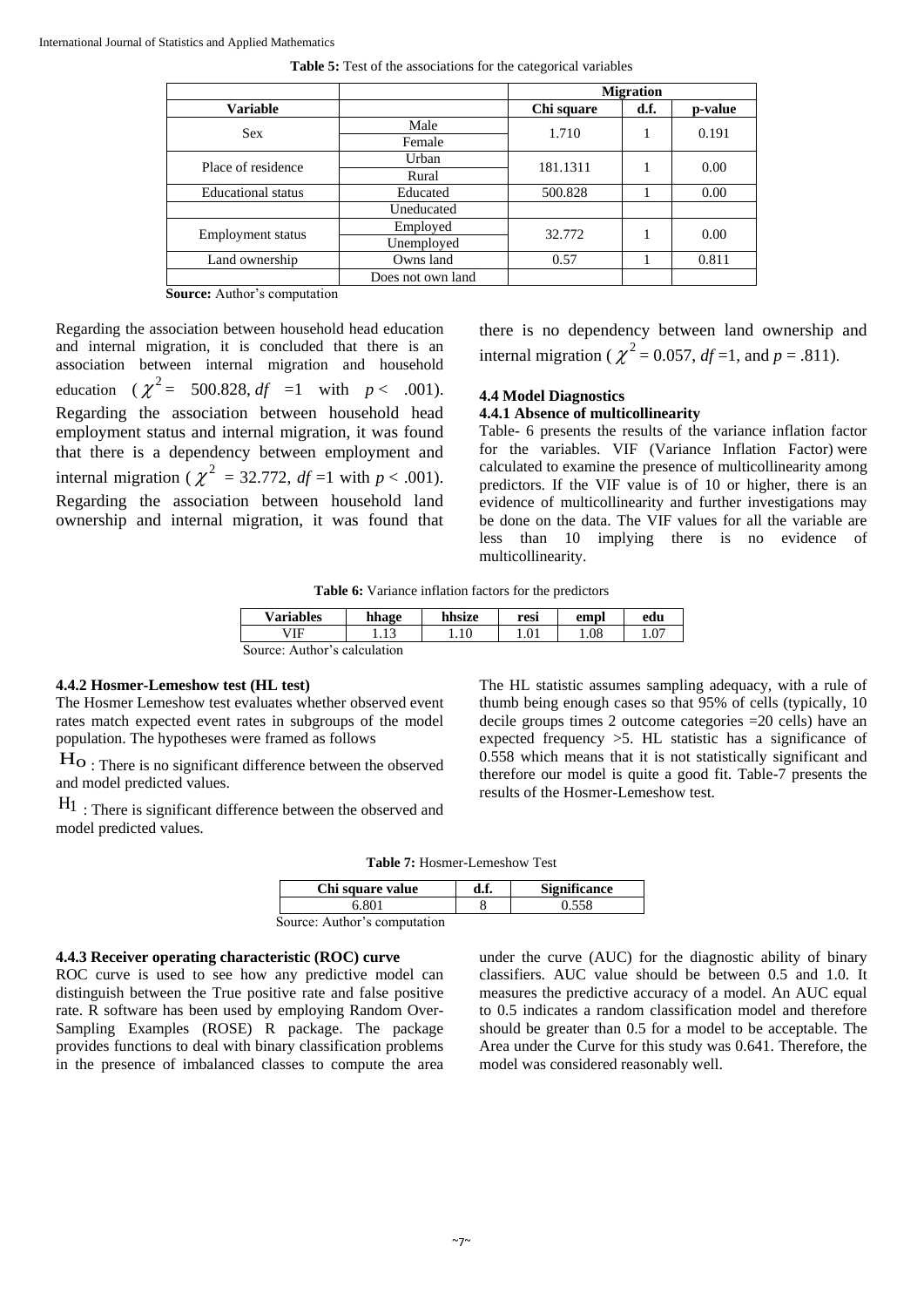![](_page_7_Figure_1.jpeg)

**Fig 5:** Receiver operating characteristic curve

#### **4.4.4 Results for the Binary Logistic Regression Model**

Table 8 presents the summary of the results of the logistic regression. The results reveals that age of the household head, household place of residence, household head education, and household head employment had a significant effect on the odds of the internal migration. McFadden's pseudo-R-squared

was calculated to examine the model fit, where values greater than 0.2 are indicative of models with excellent fit (Louviere, Hensher, & Swait, 2000) <sup>[13]</sup>. The McFadden pseudo-Rsquared value calculated for this model was found to be 0.169, hence the model considered well fitted.

**Table 8:** Binary logistics regression output

| <b>Variable</b>          |                      | <b>Odds Ratio</b> | 95% confidence Interval | Pr(> z ) |
|--------------------------|----------------------|-------------------|-------------------------|----------|
| household head's age     | Age                  | 1.01              | 1.00 1.01               | < 0.0001 |
| Household size           | Household size       | 0.99              | 0.97 1.00               | 0.1126   |
| Place of residence       | Urban (reference)    | 1.00              |                         |          |
|                          | Rural                | 1.95              | 1.76 2.16               | < 0.0001 |
| <b>Education</b> status  | Educated (Reference) | 1.00              |                         |          |
|                          | Uneducated           | 2.22              | 2.03 2.42               | < 0.0001 |
|                          | Employed (Reference) | 1.00              |                         |          |
| <b>Employment</b> status | Unemployed           | 1.17              | 1.08 1.28               | 0.0002   |

Source: Authors computation

The result from Table 8 indicates that the age of the household head was significant. This indicated that the increase in age of the household head, the odds of migration from rural to urban migration increases by approximately 1% and hence it can be concluded that the age of the household has an effect on internal migration.

The probability that the internal migration of the household head of a specified age will be migrating from rural to urban, holding household size, place of residence, educational status, and employment status as constant is given by

$$
\rho(X_1 = 1) = \frac{e^{-1.827 + 0.007(1)}}{1 + e^{-1.827 + 0.007(1)}} = 0.14
$$

The result reveals that household size was not significant at 5 percent level of significance. This may have an effect on internal migration and less likely to influence internal migration.

The results for place of residence indicates that the rural household residents had more than urban households on internal migration. The null hypothesis was rejected and hence it can be concluded that households at their previous

place of residence, were 1.95 times more likely to have a chance of being internally migrated than the urban household residence. The probability, that the internal migration of the household in a rural area will be migrating to urban is 0.63 (if we hold age of the household head, household size, educational status, and employment status as constant) is given as

$$
\rho(X_3 = 1) = \frac{e^{-1.827 + 0.667(1)}}{1 + e^{-1.827 + 0.667(1)}} = 0.63
$$

The results for household head education reveals that the noneducated household heads had odds 122% than educated household heads on internal migration. The null hypothesis has been rejected since there is not enough statistical evidence to accept the null hypothesis. Therefore, households who were having no educational background had 2.22 times higher the chance of internal migration than having at least primary education.

The probability that the internal migration of the noneducated headed household will be migrated to urban holding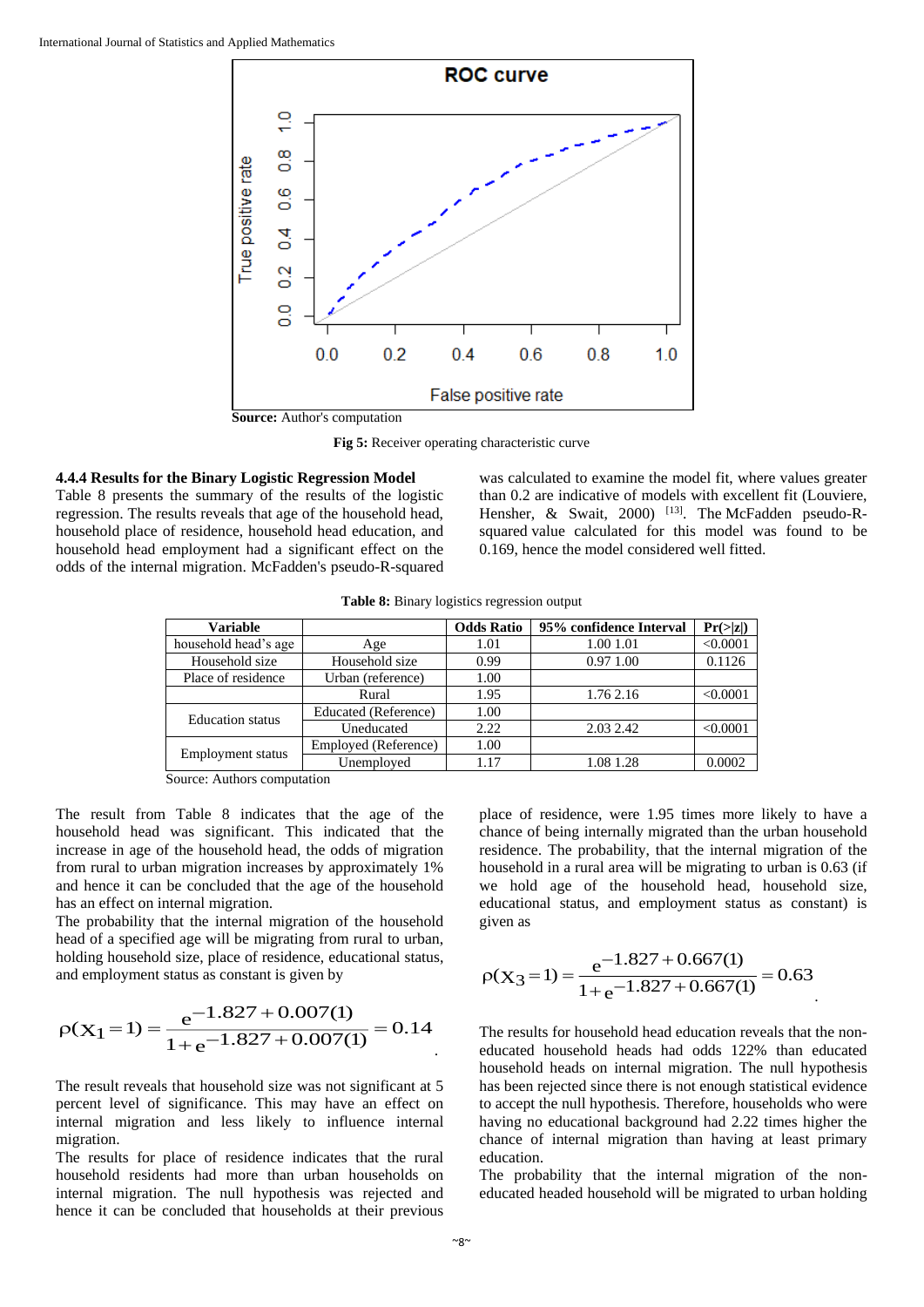age of the household head, household size, place of residence, and employment status as constant is

$$
\rho(X_4 = 1) = \frac{e^{-1.827 + 0.795(1)}}{1 + e^{-1.827 + 0.795(1)}} = 0.71
$$

The results indicates that the unemployed headed households had 17% more likely to migrate to urban compared to employed headed households. The null hypothesis was rejected since the statistical evidence wasn't enough to keep the null hypothesis. The probability that the internal migration of the unemployed headed household will be migrated to urban holding age of the household head, household size, place of residence, and household head education as constant is;

$$
\rho(X_5 = 1) = \frac{e^{-1.827 + 0.160(1)}}{1 + e^{-1.827 + 0.160(1)}} = 0.38
$$

Logistic regression output is presented below:

 $>$  Intmigration  $\lt$ -glm (Internal migration  $\lt$  hhage + hhsize + resid + edu+ empl, data = imigration, family = "binomial"("logit")) > summary (Intmigration)

Call:

glm (formula = Internal\_migration  $\sim$  hhage + hhsize + resid +  $edu+$  empl, family = binomial ("logit"), data = imigration) Binary Logistic Regression Results:

Model fitted by Standard Maximum Likelihood

Deviance Residuals

| 10          | <b>Median</b> | 30        | Max            |
|-------------|---------------|-----------|----------------|
| $-0.8671$   | $-0.6191$     | 1.2386    | 1.9728         |
| Estimate    | Std. Error    | z value   | Pr(> z )       |
| $-1.826958$ | 0.075824      | $-24.095$ | $<$ 2e-16 ***  |
| 0.007281    | 0.001602      | 4.544     | 5.53e-06 ***   |
| $-0.012029$ | 0.007581      | $-1.587$  | 0.112588       |
| 0.667209    | 0.051695      | 12.907    | $< 2e-16$ ***  |
| 0.795383    | 0.045002      | 17.674    | $<$ 2e-16 ***  |
| 0.159763    | 0.042613      | 3.749     | $0.000177$ *** |
|             |               |           |                |

Significance codes: 0 '\*\*\*' 0.001 '\*\*' 0.01 '\*' 0.05 '.' 0.1 '' 1

(Dispersion parameter for binomial family taken to be 1)

Null deviance: 17251 on 14211 degrees of freedom Residual deviance: 16570 on 14206 degrees of freedom

AIC: 16582

Number of Fisher Scoring iterations: 4  $p < .001$ , df = 5, McFadden R2 = 0.1688684

95% Confidence Interval

> exp(confint(Intmigration))

Waiting for profiling to be done...

|                   | 2.5%      | 97.5%     |
|-------------------|-----------|-----------|
| (Intercept)       | 0.1386136 | 0.1865945 |
| Age_years         | 1.0041461 | 1.0104745 |
| <b>HHSIZE NEW</b> | 0.9734371 | 1.0028034 |
| Place residence   | 1.7607520 | 2.1563193 |
| Education         | 2.0287977 | 2.4202328 |
| Employment        | 1.0791535 | 1.2753551 |

# **5. Discussion of the Findings**

In the following, we discuss the findings from the specific objectives of this study and compared them with previous studies on internal migration.

The findings from this research were consistent with the current literature on internal migration. Among demographic variables, age was significant in predicting internal migration. These findings were consistent with the results of (Sharma *et al*., 2016) [17], (Kanwal *et al*., 2015) [11], (Tsogtsaikhan, 2014) [19], and (Msigwa, 2013) [15]. Among the other studies that explored the demographic variables of internal migration, (Msigwa, 2013)  $^{[15]}$  found additional demographic variables such as gender, marital status, and household size to be significant in predicting the chance of internal migration, also (Kanwal *et al.*, 2015)<sup>[11]</sup> as well.

Household size was not found significant at 5% level but it has a negative effect on internal migration. Sex of the household head and land ownership were found not to be affecting internal migration. This outcome is different from the results of (Tsogtsaikhan, 2014)<sup>[19]</sup> and (Msigwa, 2013)<sup>[15]</sup>

who found that marital status, sex, and family size were significant in determining internal migration.

It has been found that place of residence has a significant effect on internal migration. More specifically, households living in rural areas are more likely to migrate than urban households. The findings from this research were consistent with the current literature on internal migration (Tsogtsaikhan, 2014)  $[19]$ . There were several reasons that motivated rural households to migrate their place of origin to cities permanently; due to population growth with shortage of agricultural land resources in rural areas, frequent droughts, loss of livelihood in both livestock and farmers in rural areas in Somalia for the last decades, and improving stability of destination cities.

The effect of household head's education on internal migration was found to be significant in predicting internal migration. This study found that there is a positive relationship between internal migrations with households having no educational background. In other words, noneducated headed households living in rural areas without employment are more likely to migrate to urban places than